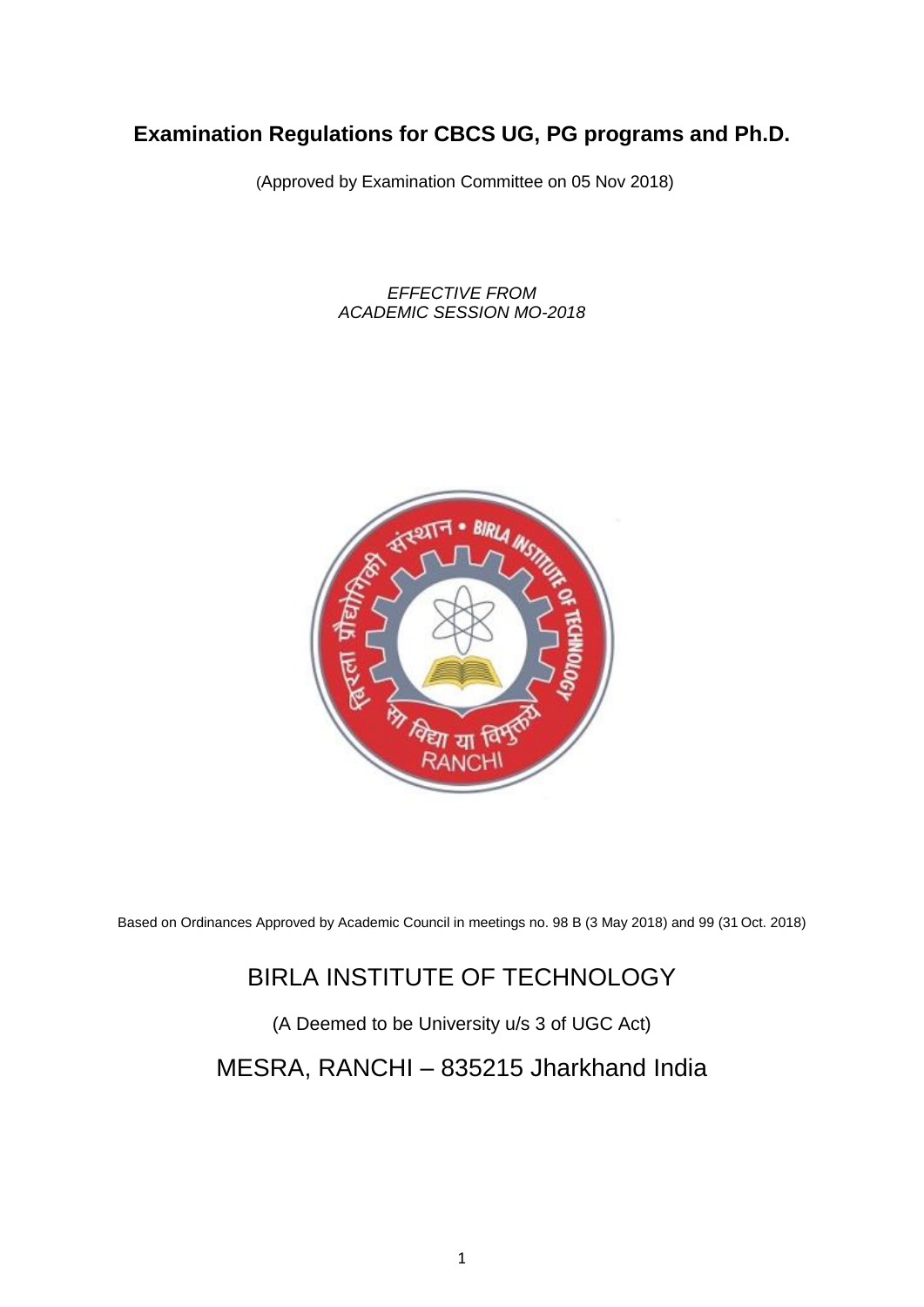# **CONTENTS**

- I. Regulations for Under-Graduate (UG) programme examinations
- II. Regulations for Post- Graduate (PG) programme examinations
- III. Regulations for progression to higher semesters for UG and PG programs
- IV. Regulations for Ph.D. Examinations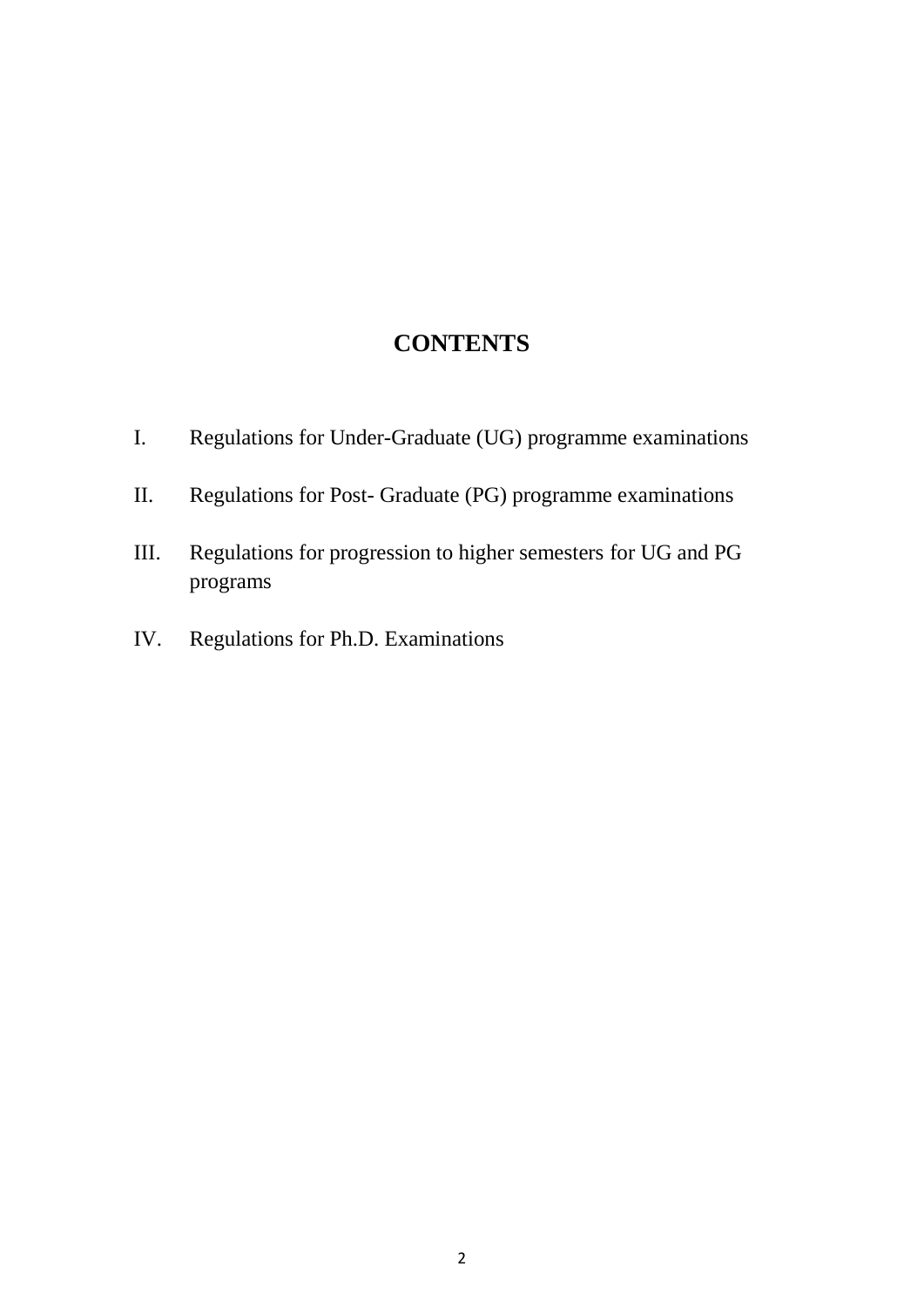## **I. UG PROGRAMME EXAMINATIONS**

## **1. THEORY COURSES**: The total of 100 marks are distributed as under:

### **(i) Semester End Examination 50%**

The question paper will have 5 questions with one question from each of the 5 modules in the syllabus and there will be no choice. All 5 questions need to be answered to ensure compliance of course outcome as required by graduate attributes.

### **(ii) Continuous Internal Assessment 50%**

The Continuous Internal Assessment shall consist of:

a) Mid semester examination 25%

Mid semester examination will be conducted by the examination section of the Institute. The question paper shall not carry any choice. There shall be five (5) questions each carrying 5 marks (*5×5= 25 marks*)

### b) Two Quizzes 20 % *(2 × 10%)*

There shall be two quizzes of 10 marks each. First quiz will be held before mid-semester examination and the second quiz before semester end examination. The two quizzes will be conducted by the department offering that course.

c) Teacher's Assessment 5%

This assessment shall be decided by the teacher(s) conducting that course. This may consist of assignment (s) / attendance / performance / participation in class/ viva. However, the chosen assessment tool shall be announced in the class before its commencement and shall be same for all sections of that course and for the same course at all centres where this course is being offered.

Common courses taught for multiple sections of the same paper, Quiz (es) across all sections shall be uniform i.e. same question paper to be used for the quizzes and the quizzes to be conducted on the same day and at same time. For common papers the department shall take the service of one common coordinator who shall be responsible for setting up of the question paper in consultation with the course teacher(s). Coordinators shall be appointed by the respective HoD / Directors of the Centres as the case may be. If a course is taught by more than one teacher there shall be one common coordinator for the course.

## **2. LABORATORY COURSES:** The total of 100 marks are distributed as under:

| (i)  | <b>Continuous Internal Assessment</b>     | 60% (Distribution is as follows) |
|------|-------------------------------------------|----------------------------------|
| a)   | Day to day performance $&$ Lab files      | 30%                              |
|      |                                           |                                  |
| b)   | $Quiz$ (es)                               | 10%                              |
| C)   | Viva                                      | 20%                              |
|      | Sub total of $2.(i)$                      | 60%                              |
| (ii) | <b>Semester End Examination</b>           | 40% (Distribution is as follows) |
| a)   | <b>Examination Experiment Performance</b> | 30%                              |
| b)   | Quiz                                      | 10%                              |
|      | Sub total of 2 (ii)                       | 40%                              |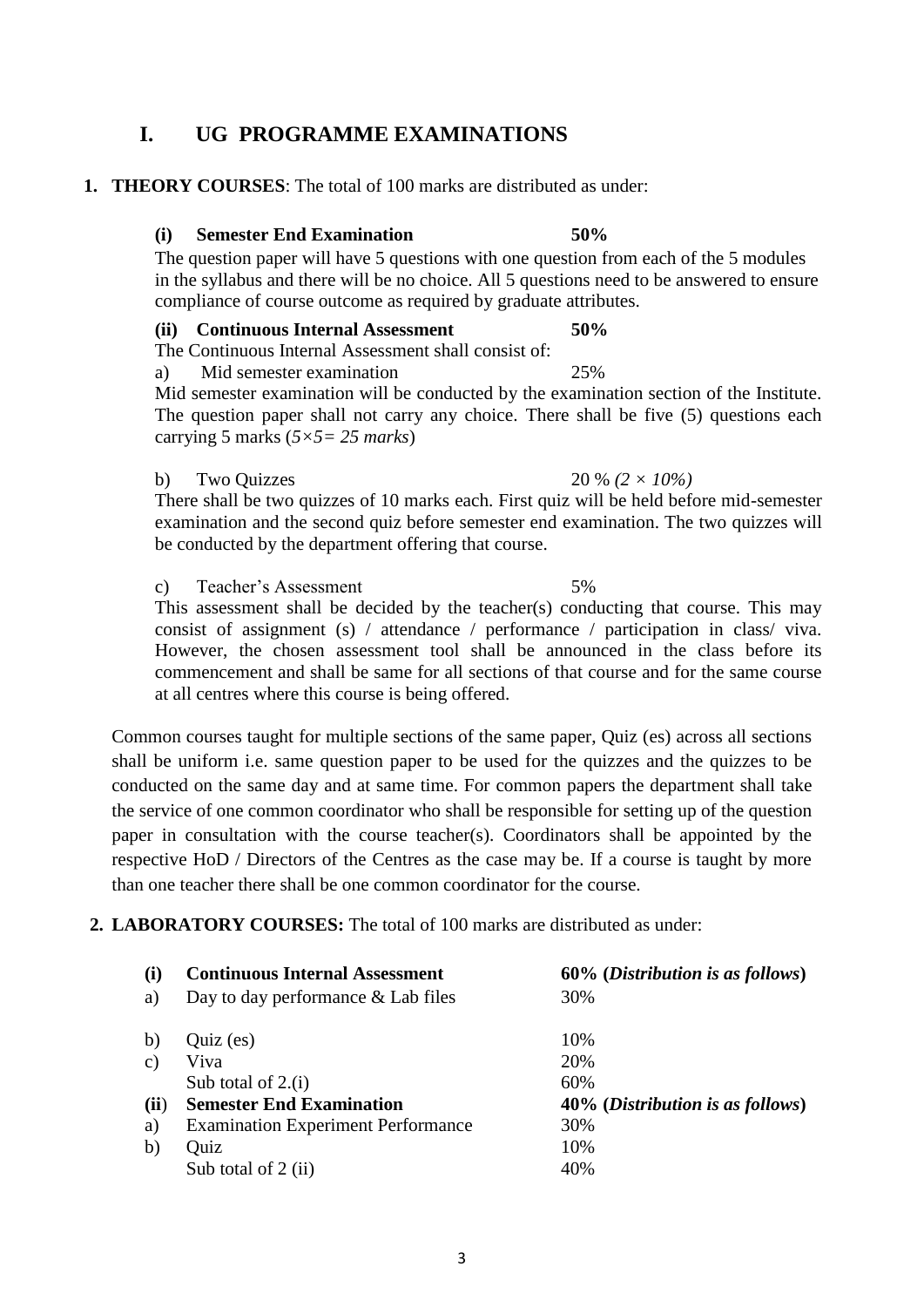**Grand Total 2.(i)+ 2.(ii) 100%**

**3. UG PROJECT:** The total of 100 marks are distributed as under:

Project work may be carried out preferably independently or by a group of students not exceeding four (4). More than four students in a group shall be discouraged. Students opting for Industry Internship in lieu of project work shall do it preferably independently or as deemed by the concerned industry. Project work done in an outside institution shall be from institutions with current Engineering/Management/University NIRF ranking within forty. In the case of Pharmacy/Architecture students, the same shall be from institutions with current Pharmacy/Architecture NIRF ranking within twenty. In any case there shall be an academic guide from the parent institution. Students doing industry internship or research project in an outside organisation/ institute/university shall produce an internship / project completion certificate from the concerned organisation / institute /university to the HoD before the final examination.

Project evaluation shall be as follows:

| a) External Examiner | 50%  |
|----------------------|------|
| b) Project Guide     | 25%  |
| c) DPEC              | 25%  |
| <b>TOTAL</b>         | 100% |

The Departmental Project Evaluation Committee (DPEC) shall be constituted by the Head of the Department with inputs from and approval of Dean (AP). The Guide of the candidate shall not participate in the evaluation process by the DPEC. The panel of external examiners to be provided by the Head of the Department shall be from institutions with current Engineering/University NIRF ranking within forty.

For Pharmacy and Architecture projects the panel of external examiners to be provided by the Head of the Department shall be from institutions with current Pharmacy/Architecture NIRF ranking within twenty.

## **4. Gold Medal for UG Students :**

Gold medal in any discipline will be awarded to the UG student who has obtained the highest CGPA from among all students clearing the requirements for that degree in that year and has cleared all papers in one attempt.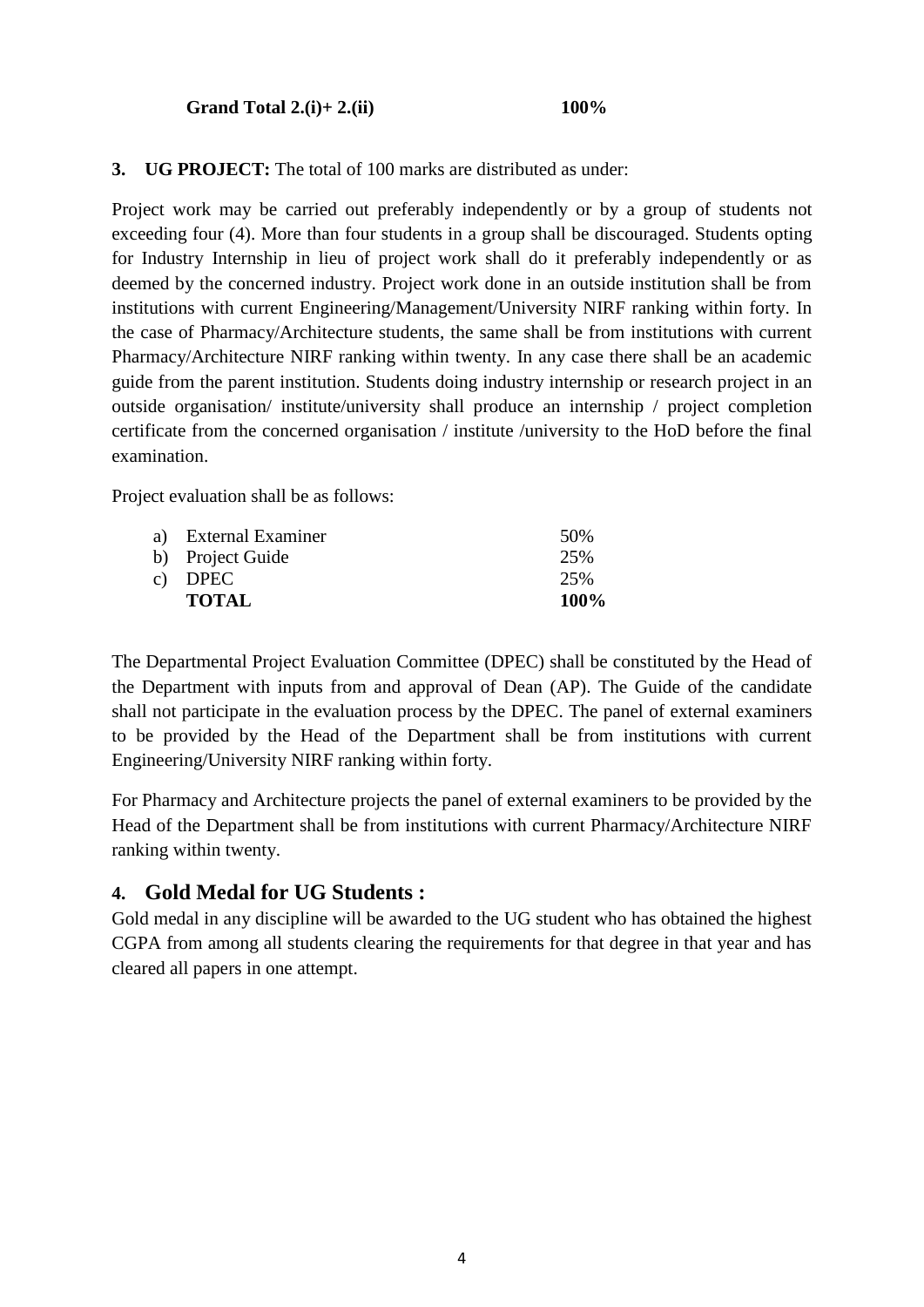## **II. PG PROGRAMME EXAMINATIONS**

## **1. THEORY COURSES** : The total of 100 marks are distributed as under:

### **(i) Semester End Examination 50%**

The question paper will have 5 questions with one question from each of the 5 modules in the syllabus and there will be no choice. All 5 questions need to be answered to ensure compliance of course outcome as required by graduate attributes.

## **(ii) Continuous Internal Assessment 50%**

The Continuous Internal Assessment shall consist of:

a) 3 Quizzes 30 % *(3 × 10%)* There shall be three quizzes of 10 marks each. The schedule of quizzes shall be as per the academic calendar of that year. The three quizzes will be conducted by the department offering that course.

| $\mathbf{b}$ | Assignment (s)             | 10% |
|--------------|----------------------------|-----|
| $\mathbf{c}$ | Seminar before a committee | 10% |

- The Seminar Evaluation Committee shall be appointed by the Head of the Department.
- All quiz (es), assignments, seminar topics shall be well defined and commensurate with Blooms taxonomy Level 3 and above

Common courses / Open electives courses taught for multiple sections of the same paper, Quiz (es) across all sections shall be uniform i.e. same question paper to be used for the quizzes and the quizzes to be conducted on the same day and at same time. For common papers the department shall take the service of one common coordinator who shall be responsible for setting up of the question paper in consultation with the course teacher(s). Coordinators shall be appointed by the respective HoD / Directors of the Centres as the case may be. If a course is taught by more than one teacher there shall be one common coordinator for the course.

## **2. LABORATORY COURSES:** The total of 100 marks are distributed as under:

| (i)           | <b>Continuous Internal Assessment</b>     | 60% (Distribution is as follows)          |
|---------------|-------------------------------------------|-------------------------------------------|
| a)            | Day to day performance $&$ Lab files      | 30%                                       |
| b)            | $Quiz$ (es)                               | 10%                                       |
| $\mathbf{c})$ | Viva                                      | 20%                                       |
|               | Sub total of $2.(i)$                      | 60%                                       |
| (ii)          | <b>Semester End Examination</b>           | 40% ( <i>Distribution is as follows</i> ) |
| a)            | <b>Examination Experiment Performance</b> | 30%                                       |
| b)            | Quiz                                      | 10%                                       |
|               | Sub total of 2 ii)                        | 40%                                       |
|               | Grand Total $2.(i) + 2.(ii)$              | 100%                                      |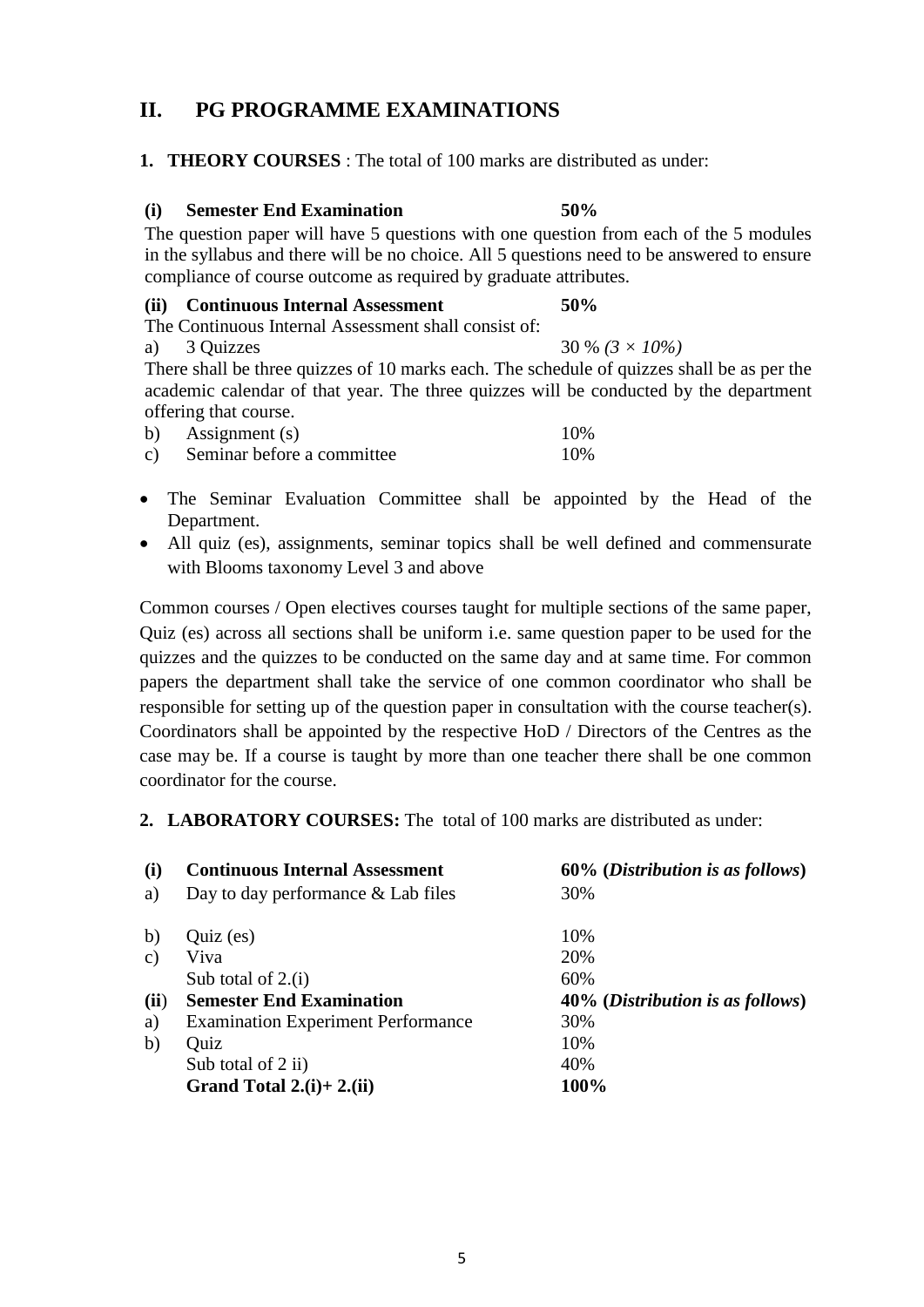## **3. PG PROJECT**

Every student shall carry out a Project work independently only. PG project in  $3<sup>rd</sup>$  semester and 4<sup>th</sup> semester shall be evaluated independently. Project work done in an outside institution shall be from institutions with current Engineering/Management/University NIRF ranking within forty. In the case of Pharmacy/Architecture students, the same shall be from institutions with current Pharmacy/Architecture NIRF ranking within twenty. In any case there shall be an academic guide from the parent institution.

Project evaluation shall be as follows:

| a) | External Examiner | 50%     |
|----|-------------------|---------|
|    | b) Project Guide  | 25%     |
| c) | <b>DPEC</b>       | 25%     |
|    | <b>TOTAL</b>      | $100\%$ |

The Departmental Project Evaluation Committee (DPEC) shall be constituted by the Head of the Department with inputs from and approval of Dean (AP). The Guide of the candidate shall not participate in the evaluation process by the DPEC. The panel of external examiners to be provided by the Head of the Department shall be from institutions with current Engineering/Management/University NIRF ranking within forty.

For Pharmacy and Architecture projects the panel of external examiners to be provided by the Head of the Department shall be from institutions with current Pharmacy/Architecture NIRF ranking within twenty.

## **III PROGRESSION TO HIGHER SEMESTERS:**

1. Students in UG programs shall not be eligible for registering in  $3<sup>rd</sup>$ ,  $5<sup>th</sup>$ ,  $7<sup>th</sup>$  and  $9<sup>th</sup>$ semesters (as applicable) with backlog of more than three courses.

- 2. Students in PG programs shall not be permitted to register for  $3<sup>rd</sup>$  semester with backlog of more than two courses.
- 3. For I M.Sc. Students UG regulations will be followed up to first 6 semesters of the program and from  $7<sup>th</sup>$  semester onward PG regulations will be applicable.
- 4. For each backlog paper in regular semester, in addition to the normal Institute Semester Fee an additional fee of Rs. 10,000 / - per backlog course shall be payable.